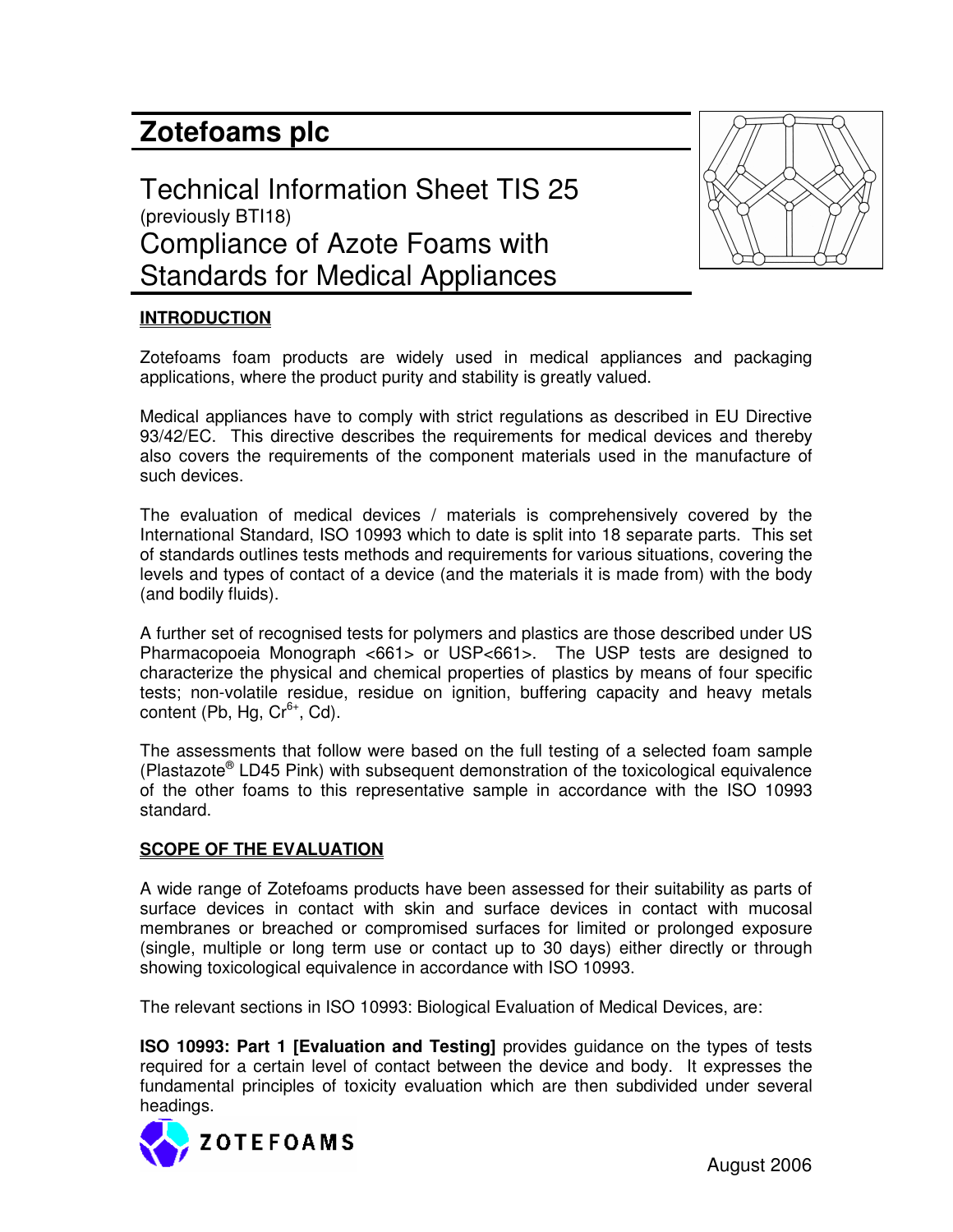**ISO 10993: Part 5 [Tests for In-vitro Cytotoxicity]** describes the test methods used to assess in-vitro cytotoxicity of medical devices and component materials. These tests cover exposure of cell cultures either to the device or to extracts from the device. After a controlled incubation period the test cells are visually assessed for changes with quantification of the effect of exposure on cell growth. Dependent on this evaluation the sample is then classed as non-cytotoxic, mildly cytotoxic, moderately cytotoxic or severely cytotoxic.

**ISO 10993: Part 10 [Tests for Irritation and Delayed-type Hypersensitivity]** outlines the test methods used to assess the potential for irritation and sensitisation during repeated and/or long term exposure to the device / material. A four tier approach is suggested for the assessment of the potential that the devices and / or materials have for causing irritation and sensitisation.

The primary skin irritation test used in these tests involved samples applied to the skin of a test animal (guinea pig). The sensitisation test animals are repeatedly exposed to the sample for several hours. The induction period is followed by 2 weeks without exposure to the samples after which a challenge exposure is applied. The reaction to this challenge is monitored and assessed after specific time intervals.

Results of these tests are based on the mean score of all test animals and responses are classed as negligible, slight, moderate or severe.

**ISO 10993: Part 18 [Chemical Characterization of Materials]** describes methods for the chemical characterisation of materials. This characterisation includes identification of the chemical nature of the sample and any additives or contaminants that are present. Chemical characterisation is usually performed on extracts of the sample since potential leachables are generally the cause of adverse reactions.

The information obtained from this characterisation can then be used to either identify harmful substances in the product or to establish toxicological equivalence between a known material / product and the test sample.

## **TEST PROGRAMME**

Assessment of the suitability of the foam materials for use in medical devices was carried out by Rapra Technology Ltd, Shropshire, UK.

All foam samples in the table were initially tested according to the requirements of US Pharmacopoeia Monograph testing (USP <661>).

One foam grade, Plastazote® LD45 Pink, was then subjected to full biocompatibility testing as described above and in accordance with ISO 10993: Parts 1, 5, 10 and 18. Additionally other foam grades, selected with the highest density of each product range in Black or Silver Grey, were evaluated against ISO 10993: Part 18.

The information gained on this latter set of samples was used to establish toxicological equivalence between these foams and the fully tested Plastazote® LD45 Pink. Toxicological equivalence was established by comparison of US Pharmacopoeia Monograph testing (USP <661>) results and comparison of substances identified in

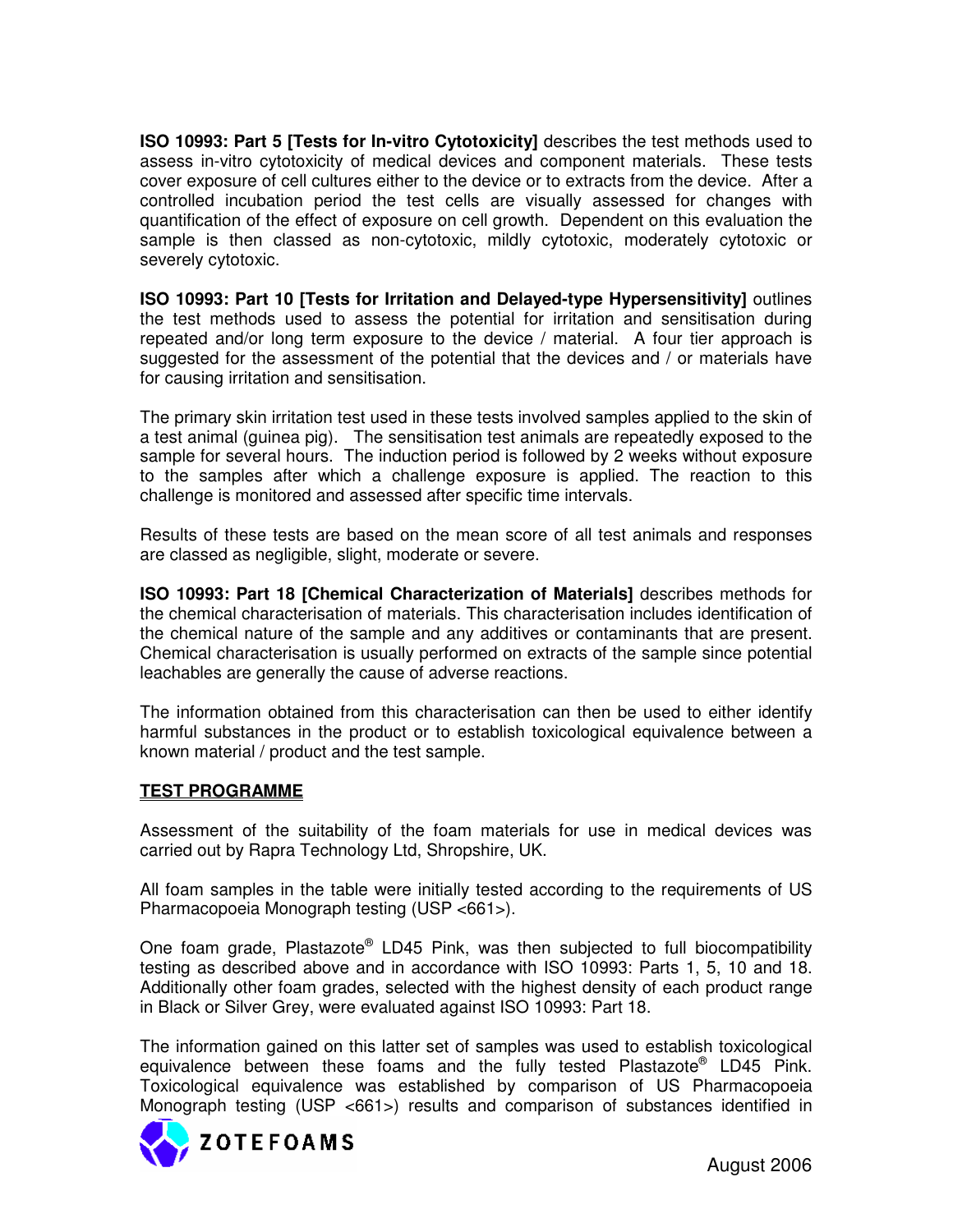aqueous and isopropanol extracts of the samples, in accordance with ISO 10993: Part 18.

#### **RESULTS SUMMARY & CONCLUSIONS**

The study, completed in December 2005, concluded that:

'**all of the foam materials represent an acceptable risk for use in parts of surface devices in contact with skin and surface devices in contact with mucosal membranes or breached or compromised surfaces for limited or prolonged exposure (single, multiple or long term use or contact up to 30 days)**.'

This conclusion is a risk assessment based upon the levels of substances with known or suspected health risks, found in the aqueous and isopropanol extracts from the different foam grades.

The following table indicates the equivalence of the other foam samples tested (in terms of useable area x 1cm thick strip), in contact with the body and based upon changes either daily for 30 days or alternatively once after a full 30 day exposure.

| <b>PRODUCT</b>                     | Maximum acceptable area of 1 cm<br>thick foam $\text{[cm}^2$ ] |                                              |
|------------------------------------|----------------------------------------------------------------|----------------------------------------------|
|                                    | <b>Daily changes</b><br>of foam <sup>1</sup>                   | Change of foam<br>after 30 days <sup>2</sup> |
| Plastazote® LD45 Pink <sup>3</sup> | n/a                                                            | n/a                                          |
| Plastazote® LD70 Black             | 29000                                                          | 870000                                       |
| Plastazote® PK80 Silver Grey       | 10000                                                          | 300000                                       |
| Plastazote® HD115 Black            | 1900                                                           | 57000                                        |
| Evazote® EV50 Black                | 4600                                                           | 140000                                       |
| Evazote® VA80 Black                | 3400                                                           | 100000                                       |
| Supazote <sup>®</sup> EM45 Black   | 9100                                                           | 270000                                       |

*1 Assumes all leachable material is released to the patient in one day.*

*2 Assumes all leachable material is released to the patient during the 30 day period of contact. 3 Plastazote ® LD45 Pink was the reference sample (full biocompatibility testing).*

**Based on the establishment of toxicological equivalence, all foam grades mentioned in the table above which are of the same formulation but are either of lower density and / or in the colours Black, Grey, White or Pink are also considered to pose an acceptable risk for use in skin contact devices.**

**All foam samples in the table were tested and shown to comply fully with the requirements of US Pharmacopoeia Monograph <661>.**